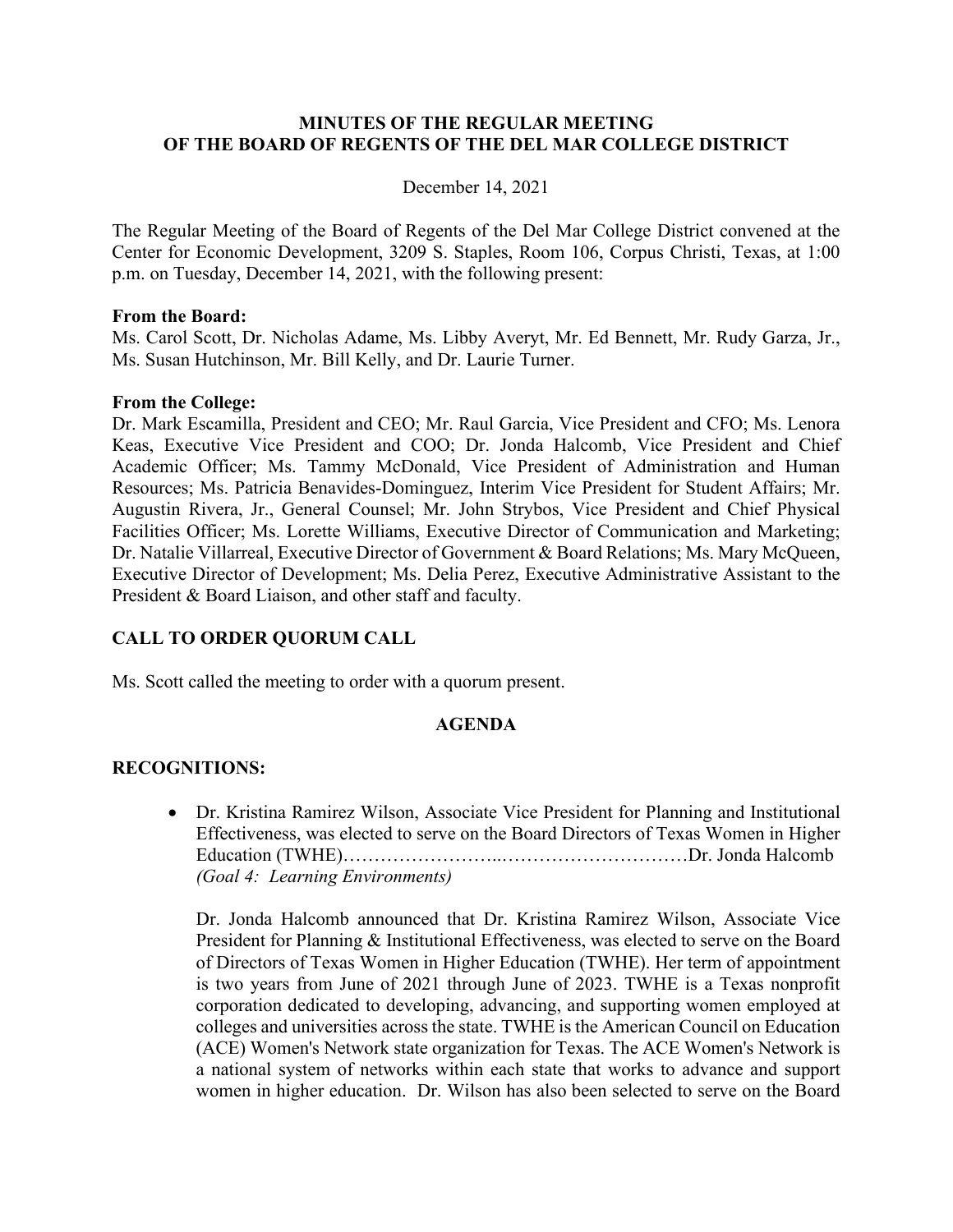of Directors of The Purple Door. Dr. Wilson expressed words of appreciation and gratitude.

**GENERAL PUBLIC COMMENTS** – The public was given the opportunity to provide public comments (both general and specific to any agenda item).

There were no public comments made for this meeting.

**STUDENT SUCCESS REPORT**...........................................Ms. Patricia Benavides-Dominguez

• TRIO Veterans Upward Bound Grant *(Goal 2: Recruitment and Persistence)*

Ms. Patricia Benavides-Dominguez discussed the TRIO Veterans Upward Bound Program (VUB). The Veterans Upward Bound Program is designed to prepare, motivate, and assist military veterans in developing academic and other skills necessary to accept and succeed in post-secondary education. The DMC Veterans Services is separate from Veterans Upward Bound, and only processes paperwork related to educational benefits. All Veterans Upward Bound projects must provide instruction in mathematics through precalculus, laboratory science, foreign language, composition, and literature.

From 2017 to 2021, the Veterans Upward Bound Program has served 409 students. Every year, the project has demonstrated substantial progress for VUB. Ms. Benavides-Dominguez reviewed the program objectives and the criteria needed for the project. The grant is up for renewal in the Spring and she stated they will be writing a renewal of this project. The goal set for the objective was at 70% and the College met and exceeded that goal yearly.

Ms. Benavides-Dominguez provided information to the Board regarding eligibility requirements and the characteristics of Veterans since 9/11. Veterans are racially and ethnically more diverse: 17% women, 15% are black, 12% are Hispanic.

# **COLLEGE PRESIDENT'S REPORT**...........................................................Dr. Mark Escamilla

• Return to Campus Planning *(Goal 4: Learning Environments)*

Dr. Mark Escamilla reported on the outlook for return to campus for the Spring 2022 semester stating they are cautiously optimistic. The College will continue to monitor all conditions, and maintain CDC guidelines, and modify operations as needed. On-campus events are expected to follow pre-COVID protocols for approvals and planning. Instructional operations, planning for pre-COVID types of instruction also will be a situational approach. The College is moving toward bringing as many people physically back to campus as possible.

Student Services are providing in-person services with some limited virtual services. And Viking Food Pantry is open for in-person shopping as well. The College will continue to encourage vaccination of all employees and students. It is recommended that anyone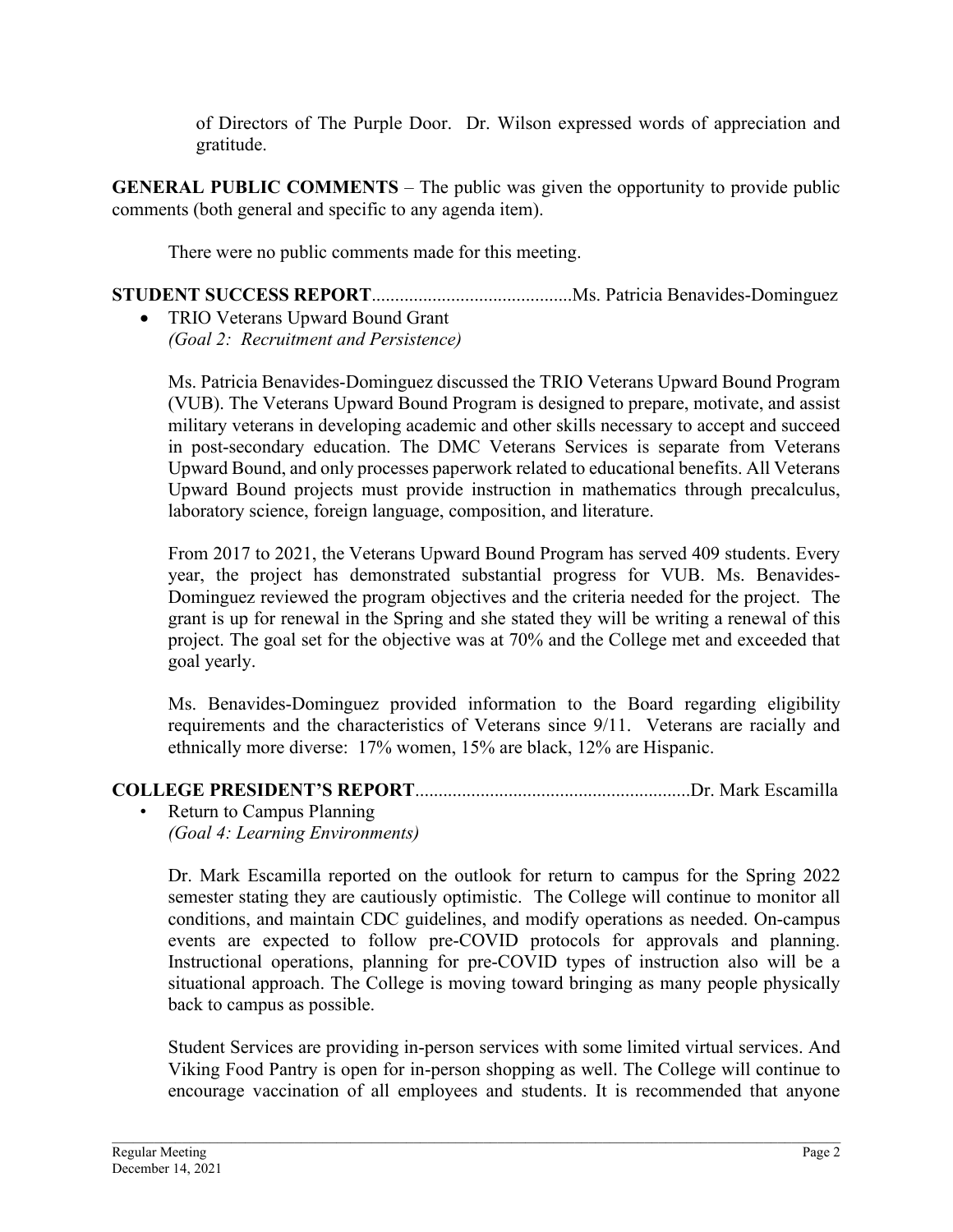experiencing symptoms or feeling sick, continue to use the COVID-19 assessment and reporting forms. These protocols that will remain in place. The College will continue enhanced cleaning and disinfecting, and the use of decontamination protocols.

Dr. Escamilla provided an update on the COVID-19 vaccine incentive program. The employee program ended December 3rd with 760 employees participating which is approximately 63% of those eligible. For the students, 3,992 eligible students were approved for the program. This level of interest shows commitment and investment will improve the conditions for everyone at the college and community.

Dr. Escamilla provided information for the Fall 2021 Virtual Commencement Ceremony which is scheduled for 7:00 p.m. this Friday and will be broadcast on the College's social media channels. Ms. Katia Uriarte will be the keynote speaker and they look forward to celebrating with families on those wonderful accomplishments.

Mr. Augustin Rivera, Jr., General Counsel for Del Mar College, officially confirmed that all of the Del Mar College Regents are in compliance with the education and training requirements under the Texas Higher Education Coordinating Board.

# **REGENTS REPORTS:**

• The Texas Higher Education Coordinating Board Leadership Conference, December 2-3, 2021 *(Goal 5: Workforce Development, Community Partnerships, and Advocacy)*

Chair Carol Scott stated she attended the Texas Higher Education Coordinating Board's Leadership conference. Dr. Escamilla and Mr. Rivera attended and participated on different panel presentations. Chair Scott attended a presentation from Google University and the credentials they are offering online which include many digital and computer science applications. She stated Google is partnering with a number of community colleges across the nation and four-year institutions to take those graduates of the Google University certificates and move them into community college and four-year degrees. They also have a number of students who have associate degrees or baccalaureate degrees who are going back and adding an industry-specific certification on top of their already achieved degree. Chair Scott stated this is a model to look at for the CCATT conference in June to have panel discussions from Texas community colleges who are participating and learn about the policy and resource implications. Chair Scott Shared a couple of statistics from Microsoft and Google.

Chair Scott provided information about a panel that Representative Gary VanDeaver discussed about how regional institutions and community colleges are going to be key players for addressing access issues amongst rural Texas. Even though his region is Paris Junior College, a rural-serving institution located in an urban area, they're considered a large college and parts of the service area is rural. She stated we need to keep in mind the economic drivers in Texas, food, fuel and fiber, rural Texas is what keeps the economies going.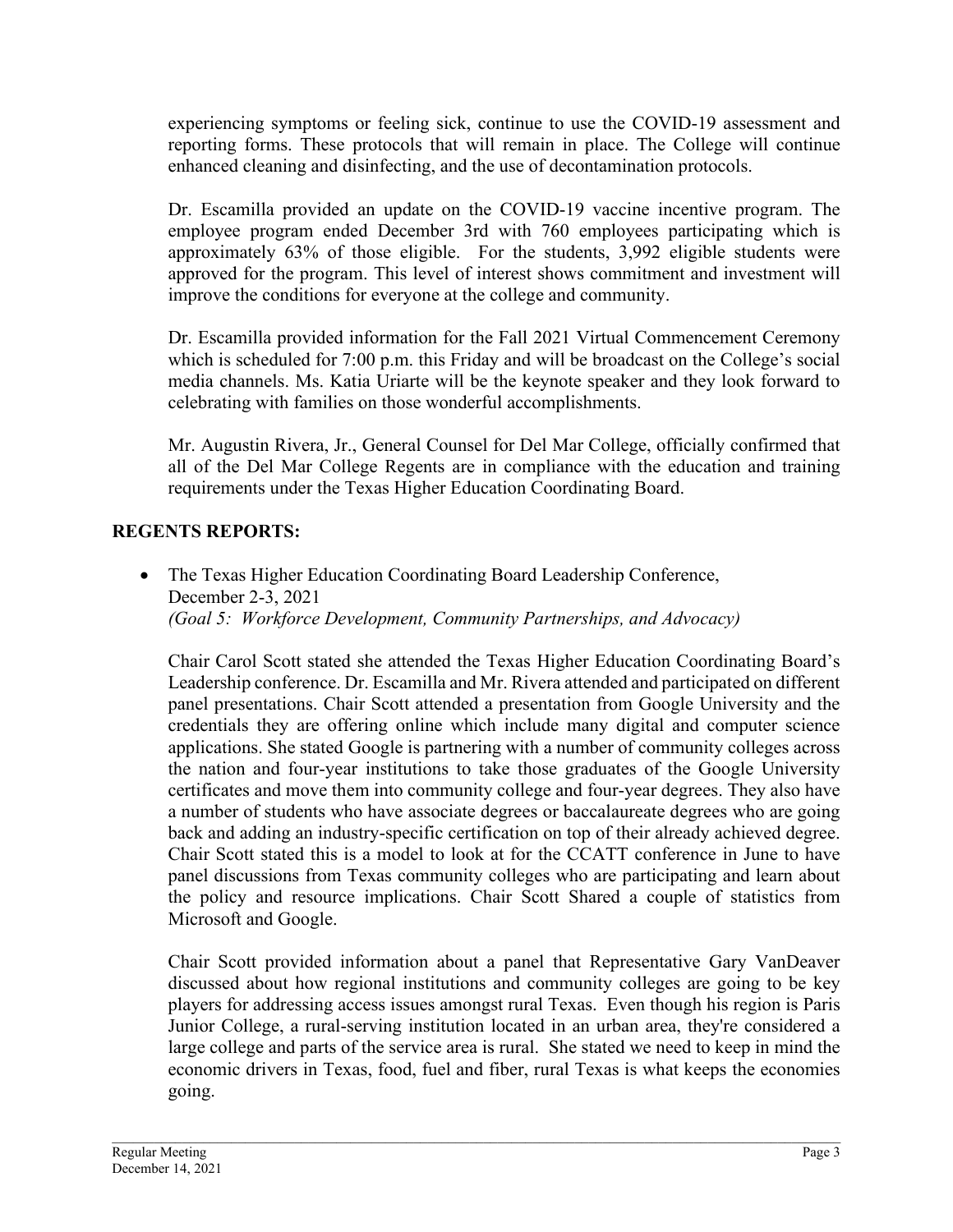# **STAFF REPORTS:**

• SACSCOC Substantive Change Virtual Visit Level Change and BSN Degree ………………………………...….......…..…Dr. Jonda Halcomb and Dr. Kristina Wilson *(Goal 5: Workforce Development, Community Partnerships, and Advocacy)*

Dr. Jonda Halcomb thanked the Board for their support in approving to go forward with the baccalaureate degree changing the College from a Level I to a Level II institution. The affordability of the bachelor's degrees at community colleges, the ease of access, and the flexibility, and learning options helps our community, our first-generation college students, minorities, and the socioeconomically disadvantaged. Dr. Halcomb provided words of appreciation to Dr. Kristina Wilson and her team who worked diligently with the nursing faculty and Dean of the Division to submit documents needed. Dr. Halcomb introduced Dr. Kristina Wilson.

Dr. Wilson provided an update regarding the Southern Association of Colleges and Schools Commission on Colleges (SACSCOC), a regional body for accreditation for degreegranting higher education institutions in the Southern United States. Del Mar College is accredited by SACSCOC. This accreditation allows coursework transfer, degree transfer and allows students to receive federal financial aid.

Dr. Wilson reported that in March of 2020, the College submitted a substantive change prospectus for the BSN degree. The substantive change perspective consisted of responses to 21 SACSCOC standards. For each of these standards, the College needed to prove that it met the criteria, not only for the BSN degree, but also to award bachelor's level degrees. Dr. Wilson provided some of the areas of standards required. The College submitted extensive narratives and evidence items to prove compliance with these standards.

Dr. Wilson noted that the College submitted the substantive change prospectus at the exact same time that they submitted their compliance certification. In September of 2020, the College was notified they were awarded membership at Level II and were approved to offer the Bachelor of Science in Nursing degree. The College hosted a virtual campus visit of the Substantive Change Committee, which was comprised of educational leaders and practitioners from throughout the SACSCOC region, excluding Texas. The visit consisted of two days of virtual meetings with DMC executives, faculty, staff, and students. The meetings focused on the BSN program, the student experience, teaching and learning, facilities, and resources. The College received the best news that the Committee had no recommendations and did not find any areas of non-compliance.

Dr. Wilson thanked the Board of Regents, Executive Team, IT Department, College Relations, and many other departments for their support during the process. Dr. Wilson introduced Dr. Lucy James and Dr. Sydney Saumby to the Board who provided talent and support during the accreditation process. Dr. Jennifer McWha, Department Chair of the Nursing Program provided an update on the status of the RN to BSN program and thanked the Board of Regents for their support.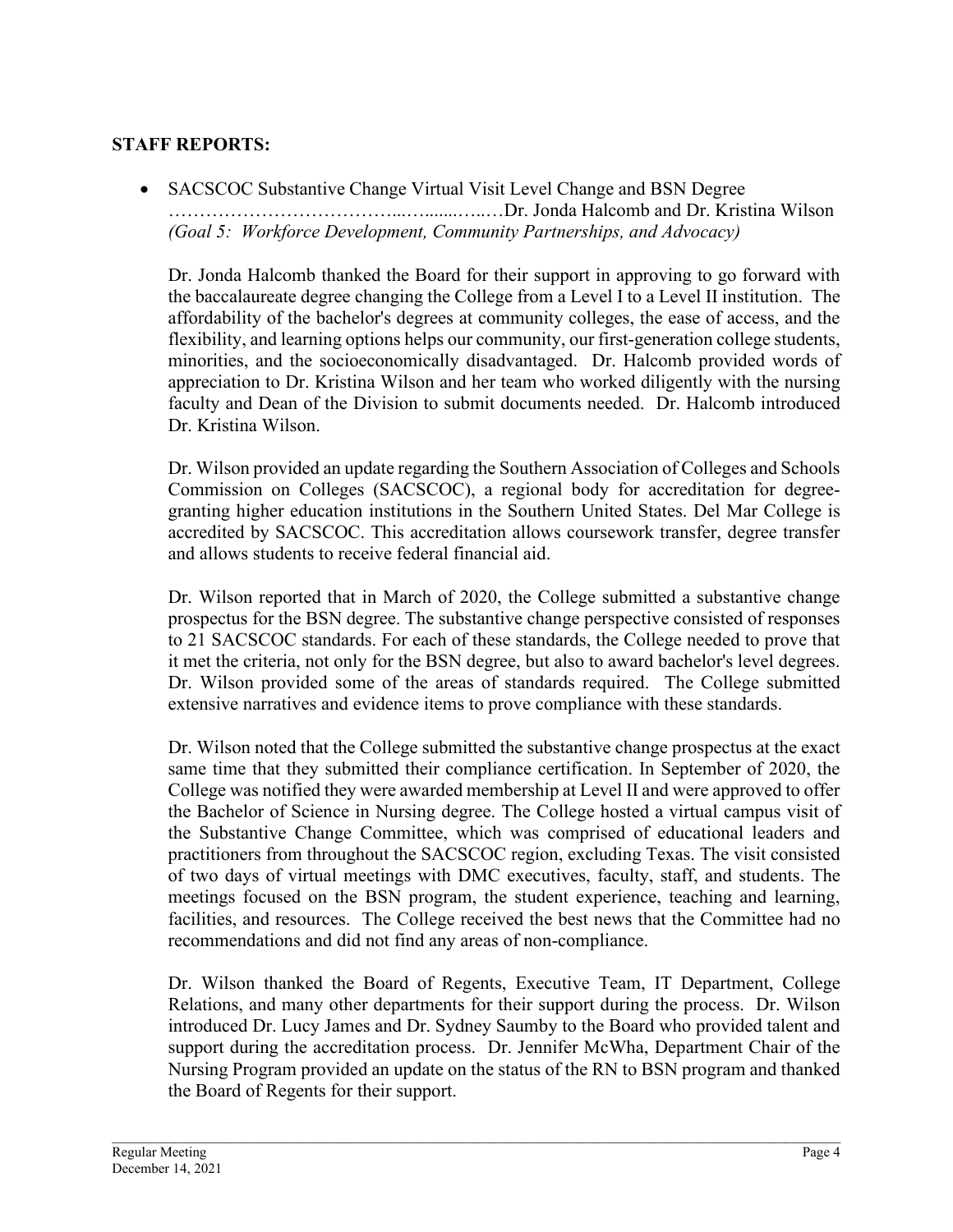Dr. Wilson stated that there will be a final review and approval of the Virtual On-Site Committee Report by SACSCOC Board of Trustees in June of 2022 as well as an on-site visit with SACSCOC Vice President, Dr. Michael Hoefer.

• 2022-2023 Budget Calendar and Student Affordability…...………….……Mr. Raul Garcia *(Goal 6: Financial Effectiveness and Affordability)*

Mr. Garcia stated that they are in the initial stages of the budget planning process. Ms. Landrum, Ms. Benavides-Dominguez, and Dr. Jonda Halcomb reviewed and discussed in detail the 2023 Budget Plan Calendar. The Budget Plan Calendar includes five phases: 1) planning, 2) information gathering, 3) review and recommendation, 4) budget approval, and 5) property tax approval.

Mr. Garcia stated that the Texas Higher Education Coordinating Board classifies Del Mar College and eight other colleges as large institutions based on contact hour production and headcount. The percentage of students enrolled in technical programs is 28%. The College assists students with up-skilling and re-skilling to regain entry into the workforce. In addition, these programs are also geared towards students who are not interested in a fouryear degree, but interested in immediate, gainful employment for example, our truck driving program. The College is well-positioned to address the student supply chain bottleneck dilemma of labor shortages for truck drivers. Based on the Texas Labor Market Information report, the annual income for a truck driver is about \$50,000.00 per year and is predicted to be one of the fastest growing jobs through 2028. The College has the largest part-time student enrollment at 78% which seems to suggest there's an elevated funding need to support student services leading to student success.

Mr. Garcia next discussed household economic indicators regarding the financial need of our student population. Del Mar College has the second largest service district with a population of 477,000, and the medium household income of \$55,000. The College's service district has the third largest population in poverty at a rate of 16.7%. Based on this elevated poverty rate, college affordability is definitely a priority for the College.

Mr. Garcia discussed financial aid. The definition of the average net price by the Federal National Center for Education Statistics is determined by subtracting the average amount of federal, state, local government, and institutional grant or scholarship aid from total cost of attendance. Total cost of attendance is the sum of polished tuition, and required fees, books, supplies, and the weighted average for room and board and other expenses.

Del Mar College's average net price of \$5,831 for the 2020 year as reported by the Federal National Center for Education is second lowest net price which speaks highly to affordability relative to our peer group. 76% of the College's students receive some form of financial aid based on our service district's high poverty level rate of 16.7%. The annual average financial aid award for our students is \$5,394, which is the mid-point relative to the College's peer group.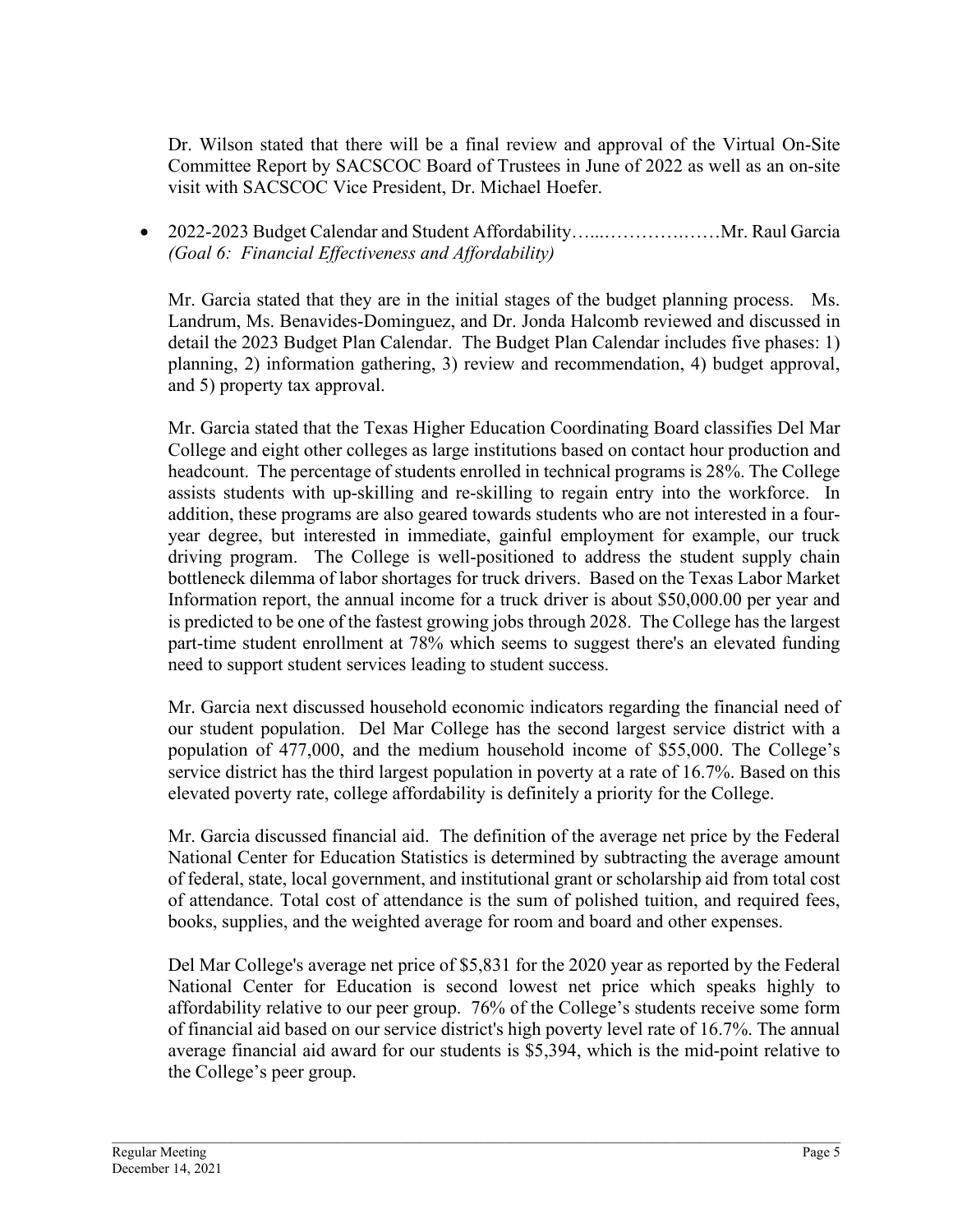Chair Scott inquired about Laredo's student debt and President Escamilla responded that Laredo Community College does not offer student loans and they have also had a transition in leadership. President Escamilla also provided commentary regarding the student debt and cost of living challenges.

Mr. Garcia continued discussing the College's fee structure which include tuition and mandatory fees. Mandatory fees include the general use fee, building use fee, matriculation fee, instructional support fee, and student services fee. He provided examples of what services are included in these fees.

Mr. Garcia provided the Board of Regents with a 12-year history of the tuition and fee history for the College. From Fall 2010 to Fall 2021 there was a 3.8% tuition and fee annual average change and a 2.0% annual average Texas inflation rate. The inflation rate is on an upward trajectory with the recent reported consumer price index peaking at 6.8 in the month of November.

Mr. Garcia stated the key takeaway is Del Mar College delivers moderate, affordable academic programs based on 15 semester credit hours for the fall 2020. The tuition and fee ranges from \$1,355 to \$3,075. Del Mar cost of attendance is at the midpoint of the peer group at \$1,660.

Mr. Garcia and Dr. Escamilla responded to questions from the Board of Regents.

• GFOA's Certificate of Achievement for Excellence in Financial Reporting for the Annual Comprehensive Financial Report (ACFR) and the Award for Outstanding Achievement in Popular Annual Financial Reporting (PAFR) for Annual Financial Reporting for fiscal year ended August 31, 2020.…………………………………...........................Mr. Raul Garcia *(Goal 6: Financial Effectiveness and Affordability)*

Mr. Garcia congratulated Dr. Cathy West, Mr. John Johnson, Ms. Jackie Landrum, Ms. Christina Gonzalez, and all team members. The team earned two highly respectable awards from the Government Finance Officers Association (GFOA). The GFOA advances excellence in public finance and assists organizations such as the College in developing and identifying financial policies and best practices through education, training, and networking. Del Mar College has been awarded the GFOA Certificate of Achievement for Excellence in Finance Reporting and the Award for Outstanding Achievement in Popular Annual Financial Reporting for Fiscal Year 2020.

• Annual Foundation Update……………………………………………Ms. Mary McQueen *(Goal 6: Financial Effectiveness and Affordability)*

Ms. Mary McQueen began her presentation introducing Mr. Julio Reyes, formerly with AEP Texas, as the new President of the Board of Trustees for the Del Mar College Foundation. Ms. McQueen noted that AEP provided a \$200,000.00 gift to the Del Mar College Foundation for STEM education.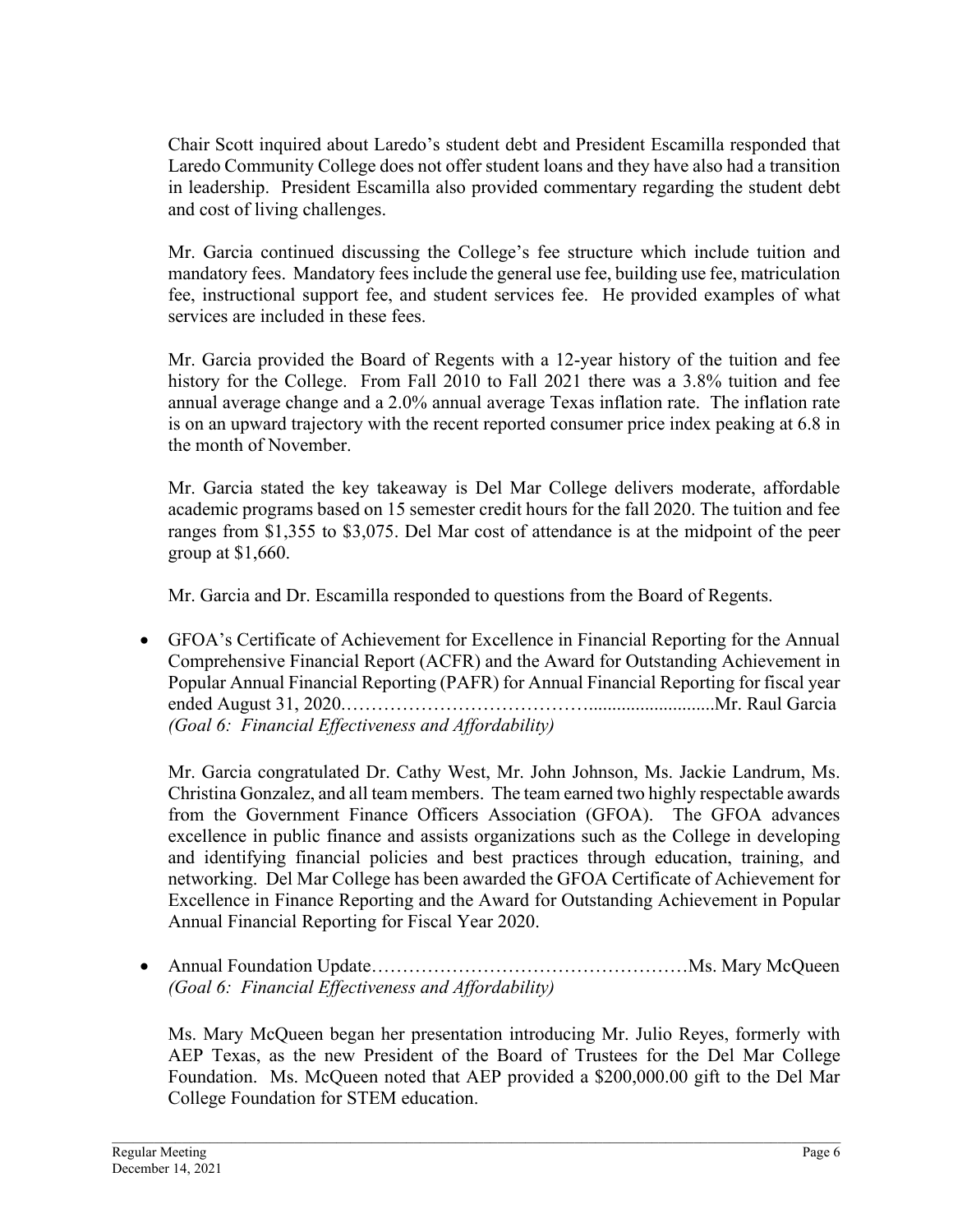Ms. McQueen provided Foundation background information and explained the responsibilities for development and service management. The Del Mar College Foundation's five-year fundraising average is \$3.136 million for Fiscal Years 2017-2021. For Fiscal Year 2021 alone, the Foundation raised \$3.076 million. For 2020-2021, 1,500 students were served with almost \$1.5 million in scholarships awarded.

Ms. McQueen reviewed the asset growth of the Foundation from 2010-2021 and credit their hard-working staff for their success. Ms. McQueen discussed a refocusing of donor fundraising which includes one-to-one contact. The Foundation has also created a number of infographics that share the College's story to provide to donors to help understand the type of individuals they are impacting with their investment. Because of the pandemic, the annual in-person reception was not held; students and donors were given the opportunity to record virtually through a portal. There was a 38% increase in donor participation going virtual and a 90% increase in student participation.

Ms. McQueen described the impact on students who receive scholarships have a 19.2% completion rate and have a 24.1% higher completion rate over students with no financial support. Ms. McQueen provided information of fundraising which includes online giving and event fundraisers. From March 2020 through November 2021, the Foundation raised \$429,000.00 in emergency aid during the COVID-19 pandemic and has awarded \$340,000.00.

Chair Scott and Regent Averyt offered words of appreciation to Ms. McQueen and Mr. Reyes.

• Professional Contract Review……………………..………………Ms. Tammy McDonald *(Goal 6: Financial Effectiveness and Affordability)*

Ms. McDonald provided information regarding the latest professional service contracts. Ms. McDonald explained the color-coded system she developed. Ms. McDonald reviewed the contracts that have expired, the contracts that will be expiring, and the contracts that have had changes. Ms. McDonald also reviewed contracts that have had date revisions and extensions.

• 2014 and 2016 Bond Updates………………………..…………………..Mr. John Strybos *(Goal 4: Learning Environments)*

Mr. Strybos discussed the 2016 Oso Creek Campus bond. As of November 30, 2021, the bond proceeds are \$139,000,000.00 with interest income in the amount of \$3,570,696.00 through October 31, 2021. Mr. Strybos reviewed the current commitment and contingency numbers and stated the current construction cost is \$118,810,231.00. Mr. Strybos stated the total cost of construction is \$120,872.301.00 plus the pedestrian trail cost of \$622,804.00 and the soft costs in the amount of \$14,556.410.00. Mr. Strybos stated they are getting final furniture quotes and they are in good shape to get everything finished. Mr. Strybos reviewed the interest income use through the change orders, amendments, and E-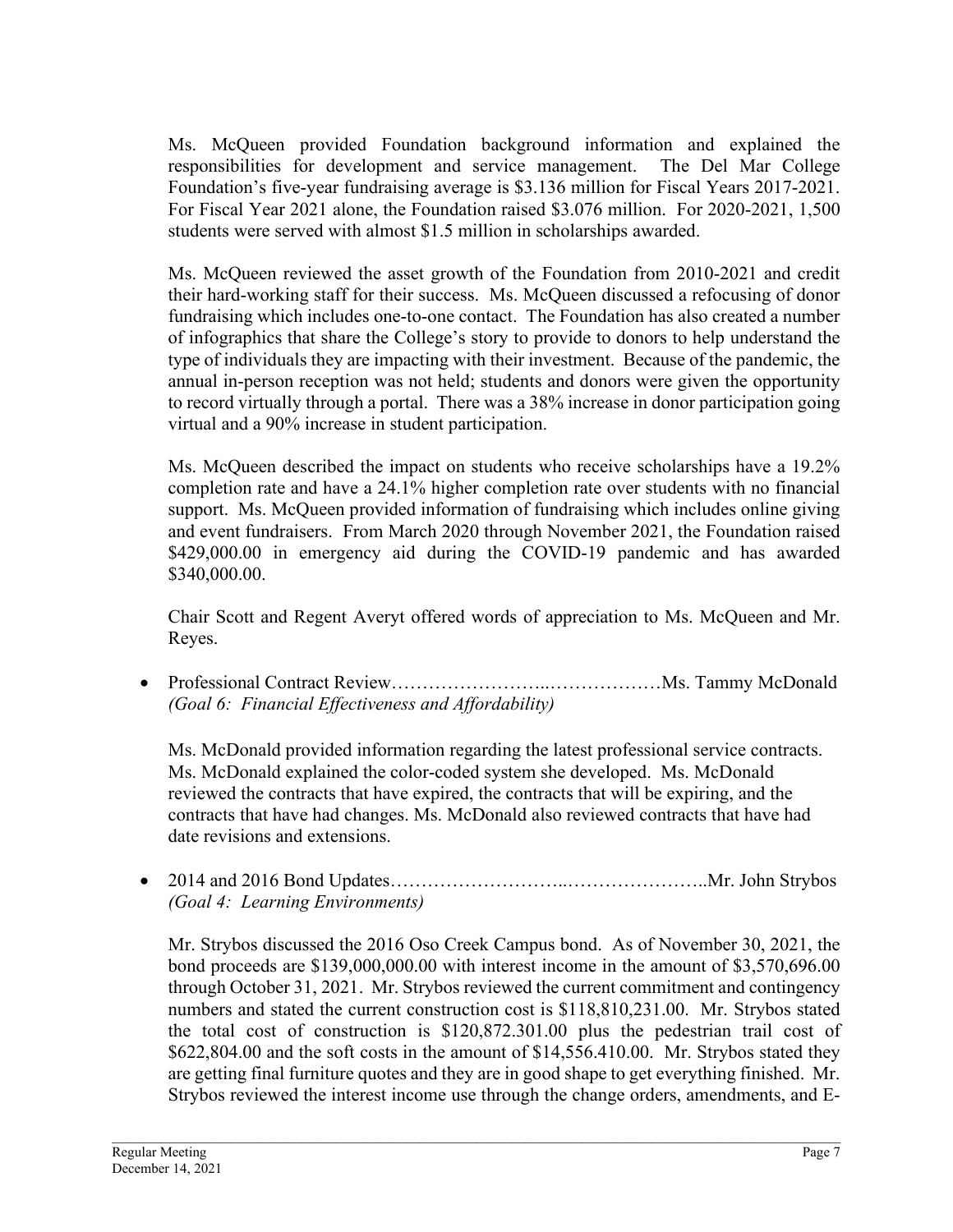Builder training.

Mr. Strybos stated they are looking for a soft opening for the STEM building in the Summer and for the Culinary Program building in the Fall. There are some big change orders for the water feature, additional architecture bulletins, and audio visual still pending. These items are all necessary to make the classrooms operational. As of November  $30<sup>th</sup>$ , the project is 86% complete and Mr. Strybos presented a drone flyover video showing the current progress of the Oso Creek Campus. Mr. Strybos noted a new change order item will be presented later on in the meeting.

Dr. Escamilla provided a comment regarding the City of Corpus Christi Police Training Academy.

Mr. Strybos continued with his presentation regarding the 2014 Bond Project. Mr. Strybos provided background information regarding the 2014 Bond Project. The proceeds for the 2014 Bond are \$154,000,000.00 with \$4,495,851.00 in interest earned through October 31, 2021. Mr. Strybos reviewed the completed 2014 Bond projects which have come in \$1.8 million under budget.

Mr. Strybos reviewed the 2014 Bond construction inflation and how it has impacted construction projects. Critical building systems such as elevators, heating, ventilation, and air conditioning (HVAC), mechanical, electrical, and plumbing (MEP) have operational life. The original project scope of work did not include full replacement of critical building systems. During 2013 to 2021, many of these critical building systems have reached or exceeded their operational life and need to be replaced. Mr. Strybos reviewed current 2014 Bond projects pending which included status on Heritage Hall demolition, Workforce/Pilot Plant, Windward Campus fire hydrants, Campus Edge for Heritage and Windward Campuses, DMC Police Station, CED Board Room, Facilities planning and assessment, and general-purpose renovation.

Mr. Strybos responded to questions from the Board of Regents.

## **PENDING BUSINESS:**

Status Report on Requested Information *(Goal 5: Workforce Development, Community Partnerships, and Advocacy)*

Chair Scott reviewed the list of pending business.

# **CONSENT AGENDA**

## **CONSENT MOTIONS:**

*(At this point the Board will vote on all motions not removed for individual consideration.)* 

## **ITEMS FOR DISCUSSION AND POSSIBLE ACTION:**

1. Approval of Minutes: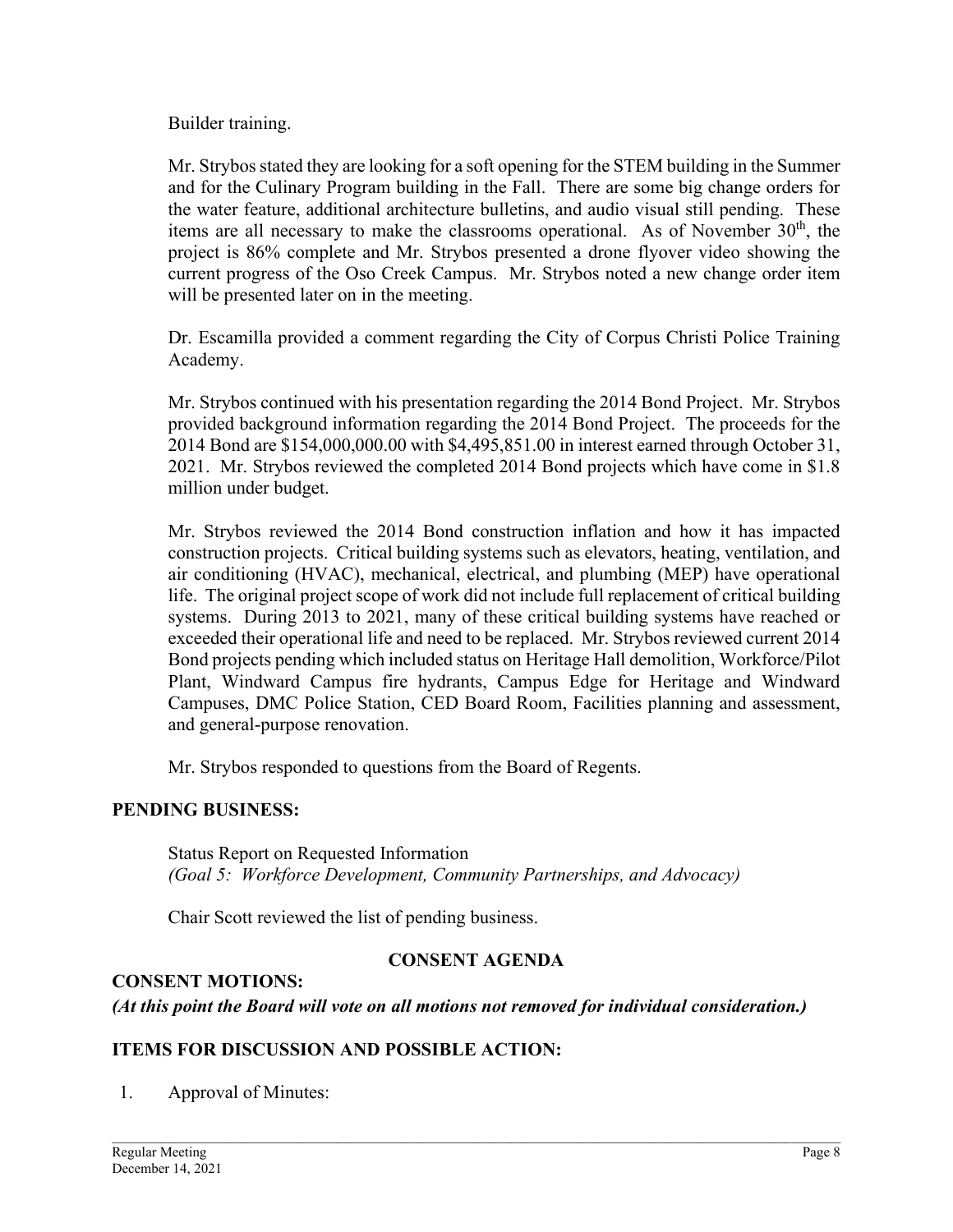Regular Board Meeting, November 9, 2021 *(Goal 5: Workforce Development, Community Partnerships, and Advocacy)*

- 2. Acceptance of Investments for November 2021 *(Goal 6: Financial Effectiveness and Affordability)*
- 3. Acceptance of Financials for October 2021 *(Goal 6: Financial Effectiveness and Affordability)*

Regent Adame made a motion to approve the consent agenda items. Regent Garza seconded the motion. There was no further discussion from the Board. There were no public comments. A vote was taken by show of hands and the motion carried unanimously 8-0, amongst Regents present, with Regents Scott, Adame, Averyt, Bennett, Garza, Hutchinson, Kelly, and Turner in favor.

## **REGULAR AGENDA**

Chair Scott moved Item No. 8 to begin the Regular Agenda.

8. Discussion and possible action on appointment of DMC representative to Nueces County Appraisal District Board of Directors…………...……………….......Mr. Augustin Rivera, Jr. *(Goal 5: Workforce Development, Community Partnerships, and Advocacy)*

Chair Scott introduced Mr. Augustin Rivera, Jr., General Counsel. Mr. Rivera provided background information regarding the appointment for a Del Mar College Representative to the Nueces County Appraisal District Board of Directors. After announcing the vacancy, Mr. Armando Chapa was the sole letter of interest received. Mr. Rivera introduced Mr. Chapa to the Board of Regents. Chair Scott provided words of appreciation to Mr. Chapa and he expressed his appreciation for the Board's appointment.

> Regent Adame made a motion to appoint Mr. Armando Chapa for Nueces County Appraisal District Representative. Regents Hutchinson and Kelly seconded the motion. There was no further discussion from the Board. There were no public comments. A vote was taken by show of hands and the motion carried unanimously 8-0, amongst Regents present, with Regents Scott, Adame, Averyt, Bennett, Garza, Hutchinson, Kelly, and Turner in favor.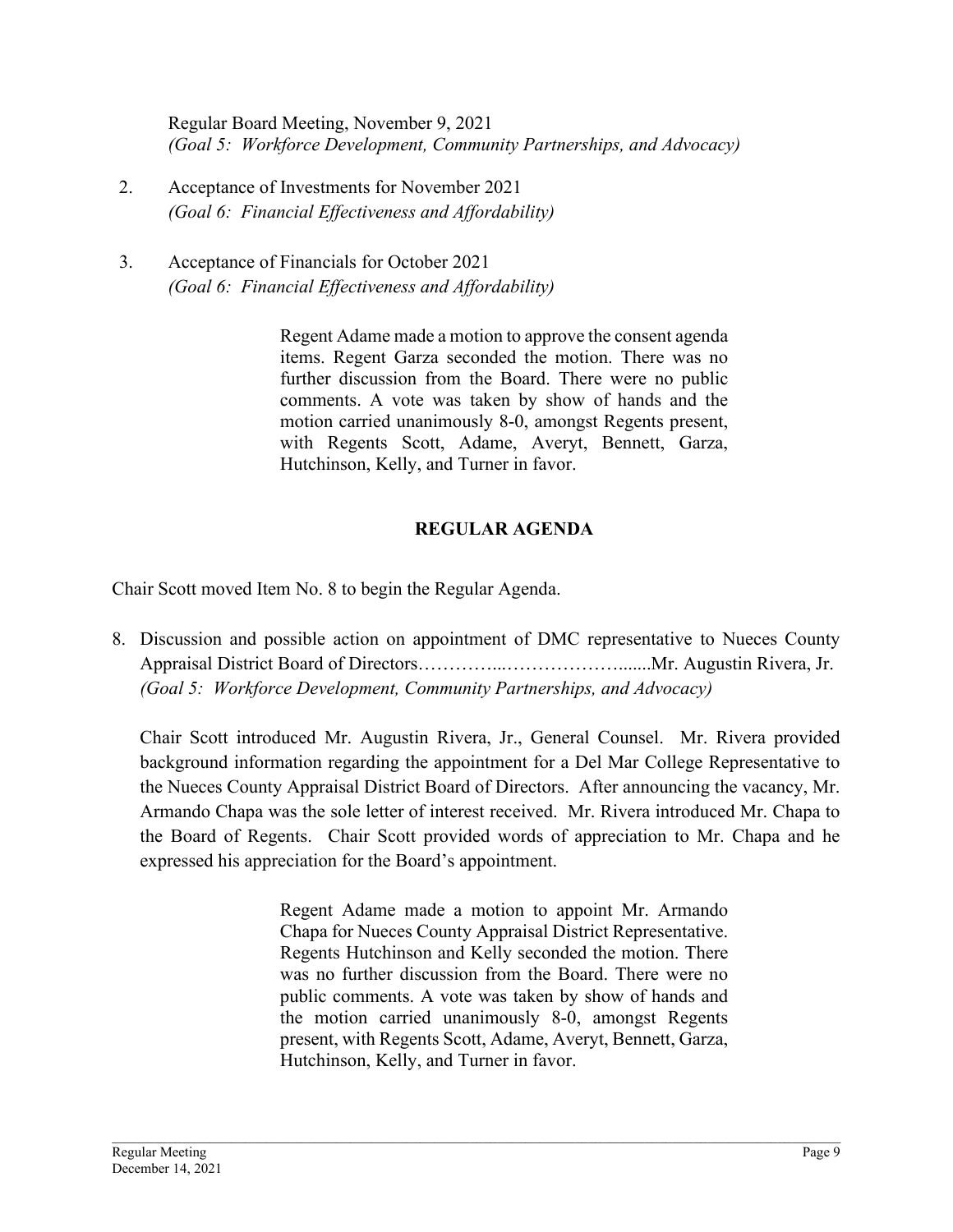4. Discussion and possible action related to review of Internal Audit Risk Assessment Report and recommended 3-Year Internal Audit Plan……...…………......………Ms. Tammy McDonald *(Goal 4: Learning Environments)*

Ms. Tammy McDonald began her presentation with an overview of a presentation made to the Ad Hoc Audit Committee that included a risk assessment report. Ms. McDonald introduced Daniel Graves, partner with Weaver who reviewed the Fiscal Year 2022 internal audit risk assessment report and recommendation of a three-year internal audit plan.

Mr. Graves provided the Board of Regents details involved in the process of preparing a risk assessment report and an internal audit plan. Mr. Graves reviewed the process and purpose of evaluating the College's operations and developing an internal audit plan. Mr. Graves stated the way they perform a risk assessment is based on inherent risk versus residual risk and explained the different risk ratings and the factors used.

Mr. Graves stated there were 42 different risk areas against five risk categories. From the risk areas and past internal audit history, Mr. Graves reviewed and explained a proposed three-year audit plan.

> Regent Bennett made a motion to accept the plan as presented. Regent Turner seconded the motion. There was no further discussion from the Board. There were no public comments. A vote was taken by show of hands and the motion carried unanimously 8-0, amongst Regents present, with Regents Scott, Adame, Averyt, Bennett, Garza, Hutchinson, Kelly, and Turner in favor.

5. Discussion and possible action related to the 2021 Annual Audit Report, presented as the Annual Comprehensive Financial Report (ACFR) for Fiscal Year Ending August 31, 2020………………………………………………………......………………. Mr. Raul Garcia *(Goal 6: Financial Effectiveness and Affordability)*

Mr. Garcia thanked Ms. Cook, Mr. Johnson, Dr. West, and the entire Business Office for another successful audit. Mr. Garcia introduced Ms. Brigid Cook with Collier, Johnson  $\&$ Woods to discuss the College's Annual Comprehensive Financial Report (ACFR). In accordance with State legal requirements prescribed by Texas Education Code Section 44.008, Del Mar College's ACFR for the fiscal years ended August 31, 2021 and 2020 has been audited by Collier, Johnson & Woods, P.C. The purpose of the ACFR is to provide financial information about the College's financial condition and performance. Ms. Cook reviewed the Statement of Net Position which includes total assets and deferred outflows which decreased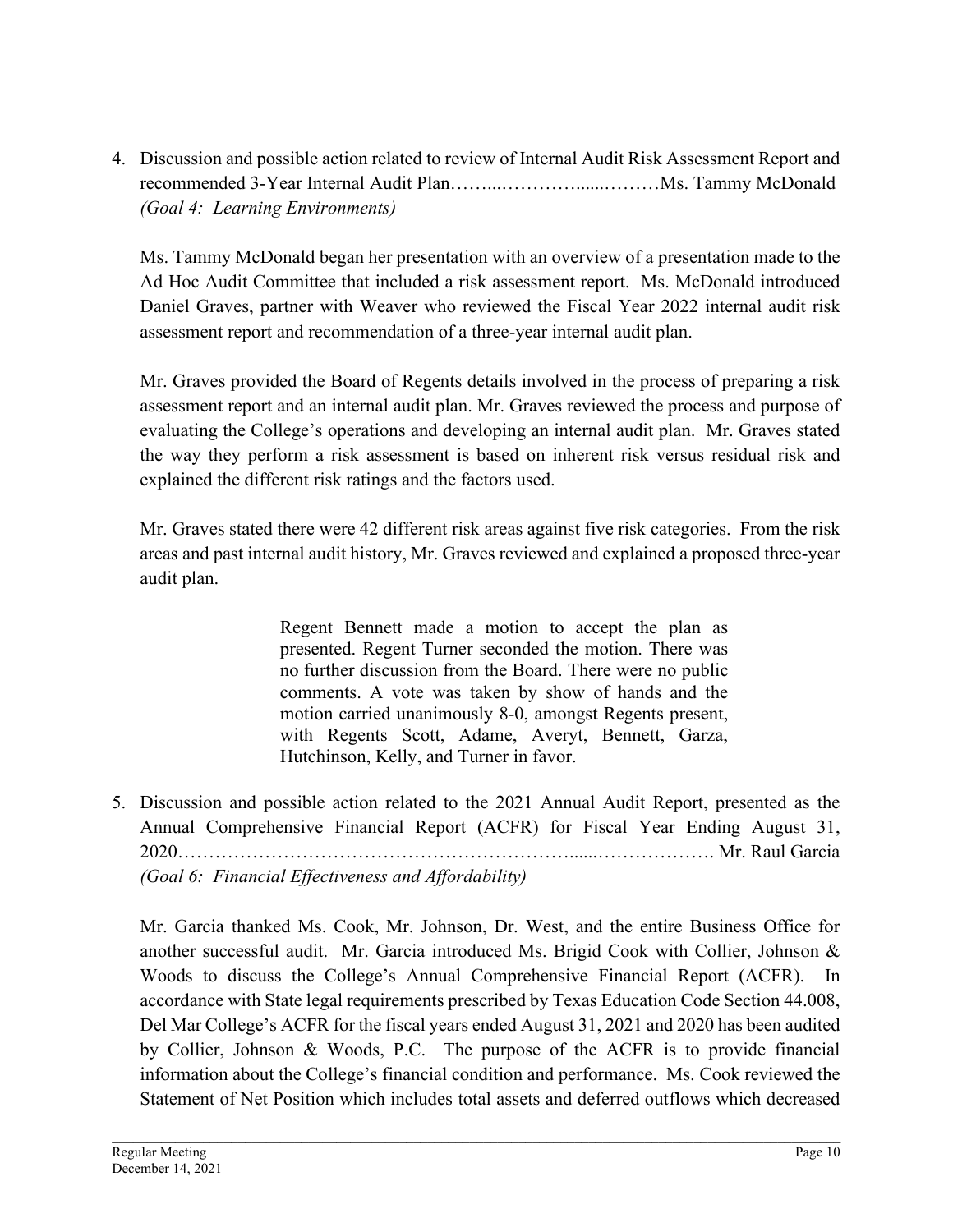\$1.6 million, operating revenues which increased by \$561,000,00, operating expenses increased by \$1.6 million, and non-operating revenues increased by \$7.2 million.

Ms. Cook stated they did not identify any deficiencies in internal control over financial reporting that could be considered material weaknesses. The results of their test disclosed no instances of noncompliance or other matters required to be reported under Government Auditing Standards. Ms. Cook answered questions from the Board.

> Regent Kelly made a motion to approve the College's Annual Comprehensive Financial Report for fiscal year ending August 2021. Regent Turner seconded the motion. There was no further discussion from the Board. There were no public comments. A vote was taken by show of hands and the motion carried unanimously 8-0, amongst Regents present, with Regents Scott, Adame, Averyt, Bennett, Garza, Hutchinson, Kelly, and Turner in favor.

6. Discussion and possible action related to the adoption of the Debt Management Policy ………………………………………………………………………….....….Mr. Raul Garcia *(Goal 6: Financial Effectiveness and Affordability)*

Mr. Garcia provided introductory comments regarding the proposed Debt Management Policy to be included in the Del Mar College Manual of Policies and Procedures. Mr. Garcia introduced Dr. Cathy West and she provided an overview of the purpose for the Debt Management Policy. Dr. West stated the College adheres to Government Finance Officers Association or GFOA's best practices. Dr. West reviewed the Debt Management Policy key components which include scope and purpose; uses of debt; types of debt permitted; debt limitations; debt structure and repayment; and debt insurance practices. Dr. West stated they will be submitting the budget report to the GFOA's for the Distinguished Budget Award for fiscal year 2022.

Dr. West introduced Mr. Dave Gordon with Estrada Hinojosa. Mr. Gordon reviewed the various types of debt the College can legally incur in the State of Texas. Mr. Gordon also reviewed the Debt Issuance Process which includes parameter orders, conditions for new money debt issuance, and debt structure and repayment provisions. Mr. Gordon discussed the Refunding Bond information and stated he continues to monitor the College's Debt Portfolio and market conditions to take opportunities to refinance for savings. Mr. Gordon stated the new policy addresses the Method of Sale which includes a negotiated sale, competitive sale, and private placement. Mr. Gordon concluded his presentation reviewing the reporting requirements and rating agencies.

Mr. Gordon responded to questions from the Board of Regents.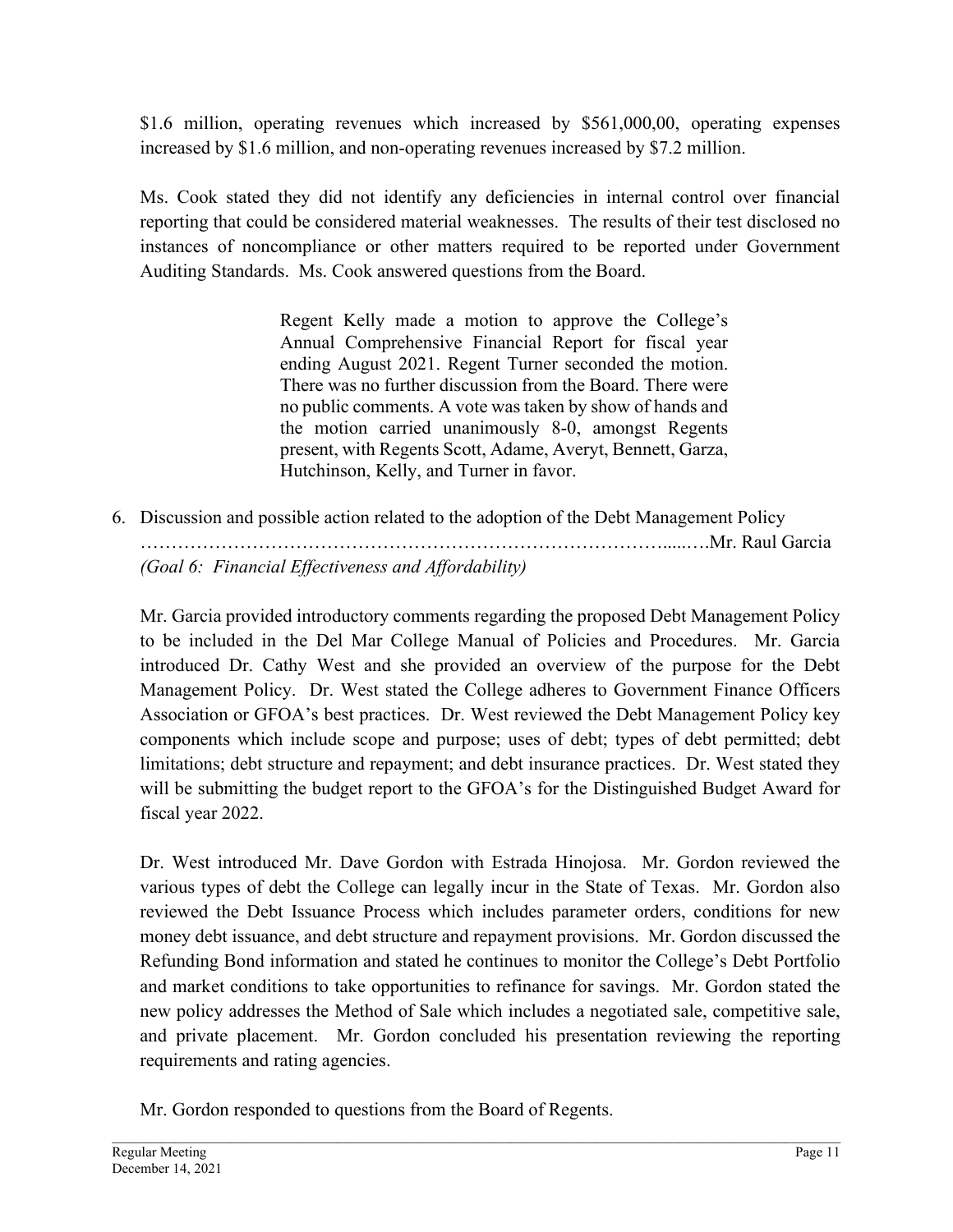Regent Garza made a motion to adopt the Debt Management Policy to be included in the Del Mar College Policy Manual. Regent Adame seconded the motion. There was no further discussion from the Board. There were no public comments. A vote was taken by show of hands and the motion carried unanimously 8-0, amongst Regents present, with Regents Scott, Adame, Averyt, Bennett, Garza, Hutchinson, Kelly, and Turner in favor.

7. Discussion and possible action on proposed annexation order under Texas Education Code Section 130.066……………………….………………………..................….Mr. Augustin Rivera, Jr. *(Goal 5: Workforce Development, Community Partnerships, and Advocacy)*

Mr. Rivera provided a summary regarding Texas Education Code Section 130.066, "Automatic Annexation of Certain Territory." He explained that a community college district that annexes all of the territory compromising a municipality, may, by order, annex "for junior college purposes any territory later annexed by or added to the municipality . . . ." Del Mar College has previously annexed any territory by the City of Corpus Christi. The City of Corpus Christi, by ordinance, annexed approximately 18.59 acres of land into the territorial units of the City. In order to remain consistent with the City of Corpus Christi boundaries, Mr. Rivera recommended the College approve annexation of the territory annexed by the City of Corpus Christi in 2021.

Mr. Rivera responded to questions from the Board of Regents.

Regent Hutchinson made a motion to adopt the proposed annexation as presented. Regent Averyt seconded the motion. There was no further discussion from the Board. There were no public comments. A vote was taken by show of hands and the motion carried unanimously 8-0, amongst Regents present, with Regents Scott, Adame, Averyt, Bennett, Garza, Hutchinson, Kelly, and Turner in favor.

9. Discussion and possible action relating to San Patricio County Appraisal District Board of Directors 2022-2023 Election*.*……………………………….........…Mr. Augustin Rivera, Jr. *(Goal 5: Workforce Development, Community Partnerships, and Advocacy)*

Mr. Rivera provided information regarding the election of the San Patricio County Appraisal District Board of Directors. He stated that there are five nominees and the College has a total of seven votes to cast based on the 2020 tax levy. Mr. Rivera reviewed some of the different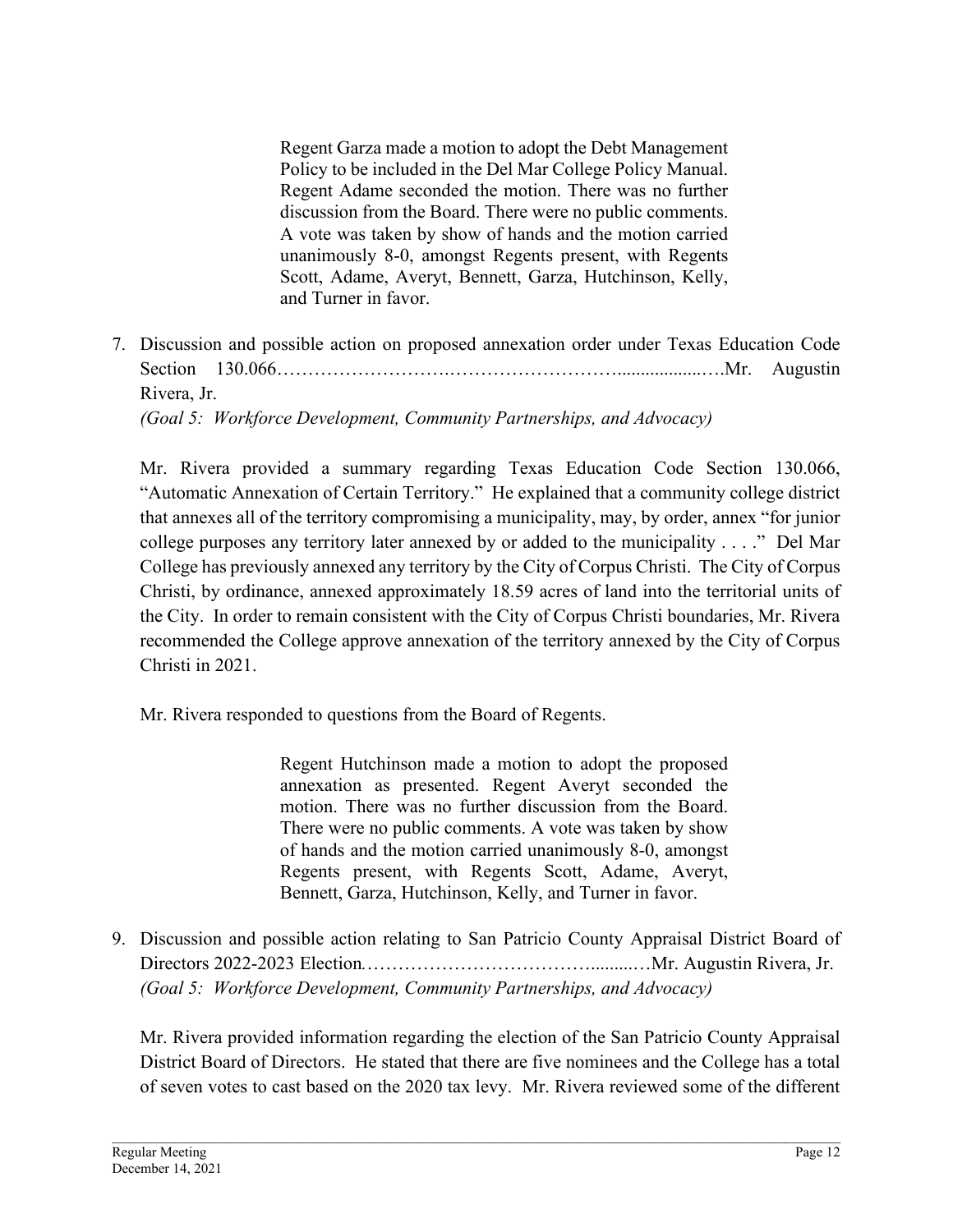taxing entities and their allowed votes.

Regent Garza made a motion to cast the College's seven votes in favor of Dr. Anne Matula. Regent Turner seconded the motion. There was no further discussion from the Board. There were no public comments. A vote was taken by show of hands and the motion carried unanimously 8-0, amongst Regents present, with Regents Scott, Adame, Averyt, Bennett, Garza, Hutchinson, Kelly, and Turner in favor.

10. Discussion and possible action relating to approval of 2016 Oso Creek Campus Construction Project Change Order 6 ………….……..………………...........................…Mr. John Strybos *(Goal 4: Learning Environments and Goal 6: Financial Effectiveness and Affordability)*

Mr. Strybos provided background information regarding the 2016 Bond and stated the proposed Change Order No. 6 is for \$2,062,070.00 which is part of the contingency that has been set aside. Mr. Strybos reviewed the purpose of the Change Order which is to address changes in the scope of work that resulted in 1) Architect's Supplemental Information, 2) Request for Information (RFI) responses issued by the Architect, 3) Bulletin issued by the Architect, and 4) unforeseen sign conditions. Mr. Strybos stated the project is 70% complete with all structure for all buildings complete, interior partitions installed and exterior building envelope being installed and tested.

> Regent Adame made a motion to approve Change Order No. 6 for the Oso Creek Campus construction project. Regent Averyt seconded the motion. There was no further discussion from the Board. There were no public comments. A vote was taken by show of hands and the motion carried 7-1, amongst Regents present, with Regents Scott, Adame, Averyt, Bennett, Garza, Hutchinson, and Kelly in favor. Regent Turner abstained.

11. Discussion and possible action relating to Award of Request for Competitive Sealed Proposal, RCSP #2022-01, White Library Renovation………………………………………………………Mr. John Strybos *(Goal 4: Learning Environments and Goal 6: Financial Effectiveness and Affordability)*

Mr. Strybos provided background information regarding solicitation for a Competitive Sealed Proposal (CSP) relating to the renovation of the White Library to expand the library functions and capabilities. Mr. Strybos stated the CSP was qualification based and provided detailed phase program information for the project that involves 97,000 gross square feet of space. Mr. Strybos recommended Beecroft with their bid of \$21,151,000 and the ranked number one score and funded from the 2014 bond projects.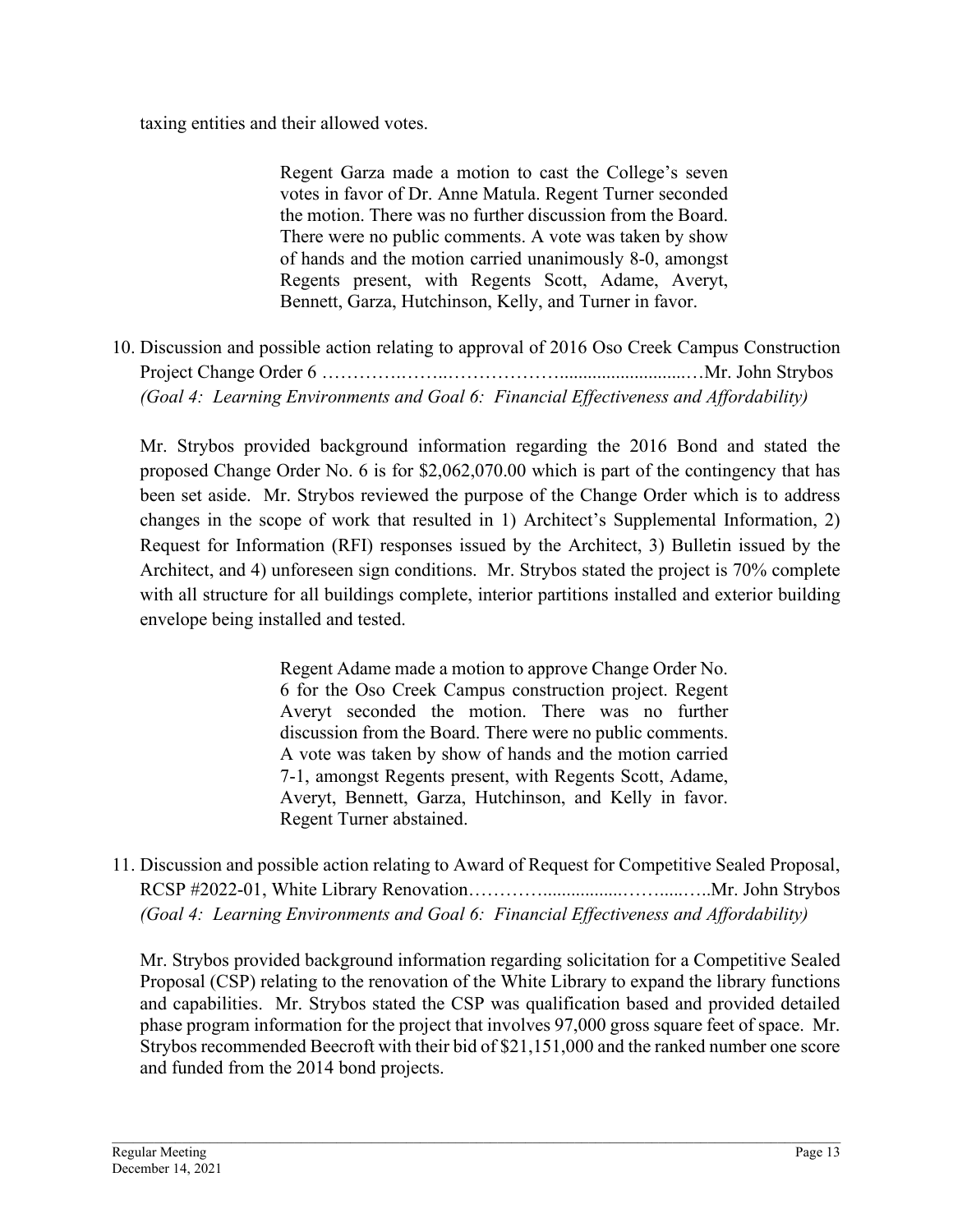Mr. Strybos responded to questions from the Board of Regents.

Regent Averyt made a motion to award the contract to Beecroft in the amount of \$21,151,000.00 using 2014 bond project funds. Regent Turner seconded the motion. There was no further discussion from the Board. There were no public comments. A vote was taken by show of hands and the motion carried unanimously 8-0, amongst Regents present, with Regents Scott, Adame, Averyt, Bennett, Garza, Hutchinson, Kelly, and Turner in favor.

12. Discussion and possible action relating to Short Term Space Lease to Westat Inc. for a Mobile Examination Clinic…………………………………………………………………………Mr. John Strybos *(Goal 4: Learning Environments)*

Mr. Strybos began his presentation stating that Physical Facilities Department has met with the National Health and Nutrition Examination Survey (NHANES) Advance Arrangements personnel to evaluate the feasibility of NHANES using the College location for the temporary Mobile Examination Clinic. NHANES surveys and evaluates the health and nutritional status of adults and children in the United States. NHANES is run by the National Center for Health Statistics (NCHS), part of the Center for Disease Control and Prevention (CDC). NHANES will operate four portable units on the Windward Campus between January 16, 2022 through April 15, 2022. Westat Inc. will pay for all utility connections and fees and will pay the College a lease fee.

Mr. Strybos responded to questions from the Board of Regents.

Regent Kelly made a motion to authorize administration to negotiate and execute the lease in terms with Westat Inc. as presented. Regent Adame seconded the motion. There was no further discussion from the Board. There were no public comments. A vote was taken by show of hands and the motion carried unanimously 8-0, amongst Regents present, with Regents Scott, Adame, Averyt, Bennett, Garza, Hutchinson, Kelly, and Turner in favor.

13. Discussion and possible action on the approval of Job Order Contracting as the Construction Delivery Method that provides the best value for Del Mar College for the HEERF funded projects…………………………………………………………..………….Mr. John Strybos *(Goal 4: Learning Environments and Goal 6: Financial Effectiveness and Affordability)*

Mr. Strybos began his presentation stating as part of Higher Education Emergency Relief Funding (HEERF) funding, the Physical Facilities Department has identified several projects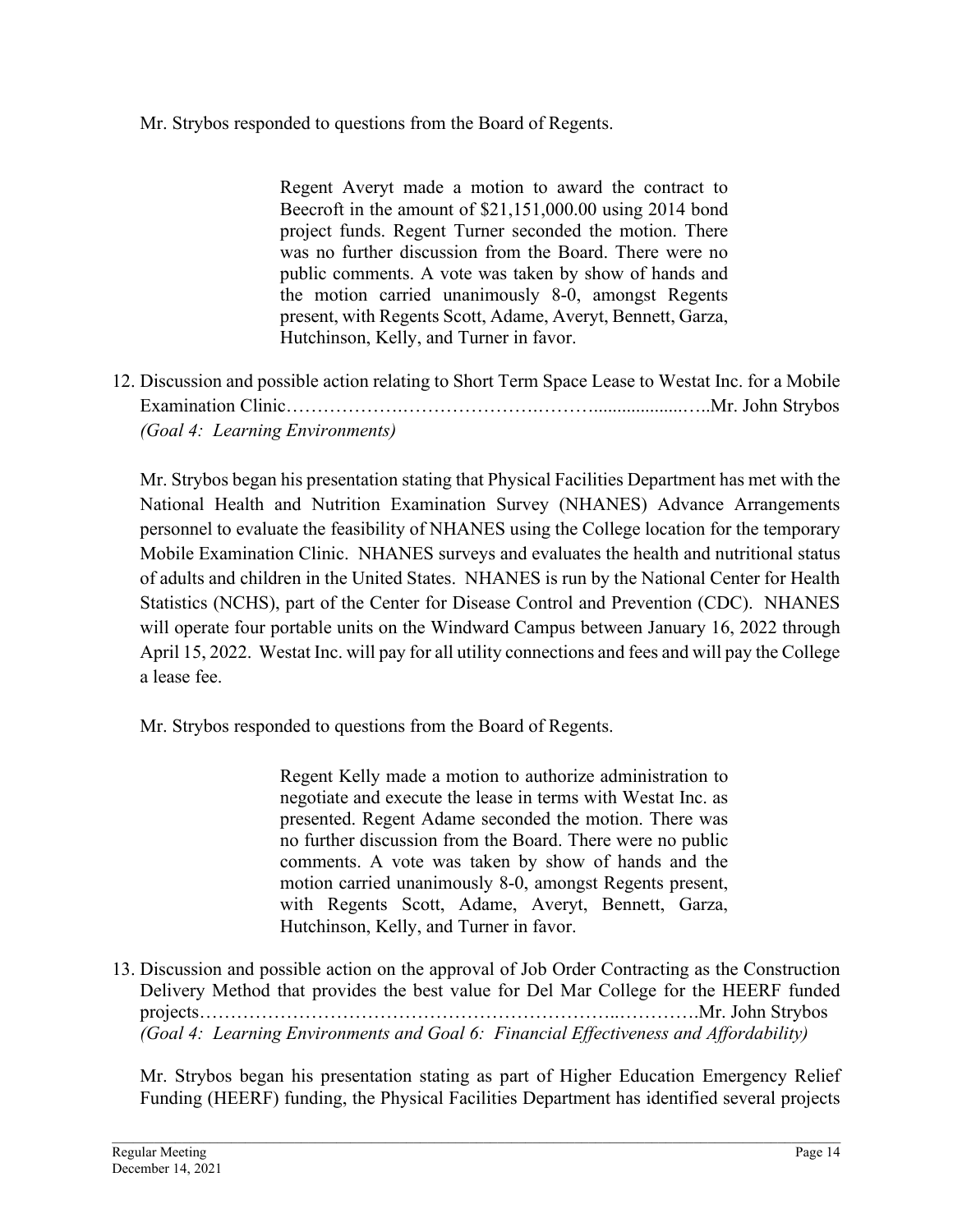on which they are recommending using contractors in accordance with Texas Education Code Section 2269. Under Section 2269, the Board has to authorize the procurement method.

> Regent Kelly made a motion to approve the job order contracting construction delivery method for the HEERF funded projects. Regent Garza seconded the motion. There was no further discussion from the Board. There were no public comments. A vote was taken by show of hands and the motion carried 7-0, amongst Regents present, with Regents Scott, Averyt, Bennett, Garza, Hutchinson, Kelly, and Turner in favor. Regent Adame was not present during vote.

14. Discussion and possible action on the approval of Job Order Contract to McCloskey Mechanical for \$1,101,099.00 for Indoor Air Quality (IAQ) Enhancements ….…………………………………………………………………………..Mr. John Strybos *(Goal 4: Learning Environments and Goal 6: Financial Effectiveness and Affordability)*

Mr. Strybos provided background on this action item regarding the approval of Job Order Contract to McCloskey Mechanical for \$1,101,099.00 for Indoor Air Quality (IAQ) enhancements. McCloskey had a contract with the interlocal purchasing system but this contract was publicly advertised for contractors and vendors to bid on the different goods and services. This Job Order includes the labor, material, and equipment to provide and install the air purification systems.

Mr. Strybos and Dr. Escamilla responded to questions from the Board of Regents.

Regent Hutchinson made a motion to approve the job order contract to McCloskey Mechanical for \$1,101,099,00 as presented. Regent Garza seconded the motion. There was no further discussion from the Board. There were no public comments. A vote was taken by show of hands and the motion carried unanimously 8-0, amongst Regents present, with Regents Scott, Adame, Averyt, Bennett, Garza, Hutchinson, Kelly, and Turner in favor.

15. Discussion and possible action on the approval of Job Order Contract to Shoreline Plumbing Co. for an amount not to exceed \$1,239,840.00 for installation of Touchless Water Fountains……………..……………………………………………................Mr. John Strybos *(Goal 4: Learning Environments and Goal 6: Financial Effectiveness and Affordability)*

Mr. Strybos stated this agenda item is for the approval of this contract with Shoreline Plumbing Company for \$1,239,840.00 for touchless water fountains including bottle filling stations. This expense would come out of HEERF funds and the existing water fountains would be removed.

Regent Adame made a motion to approve the job order